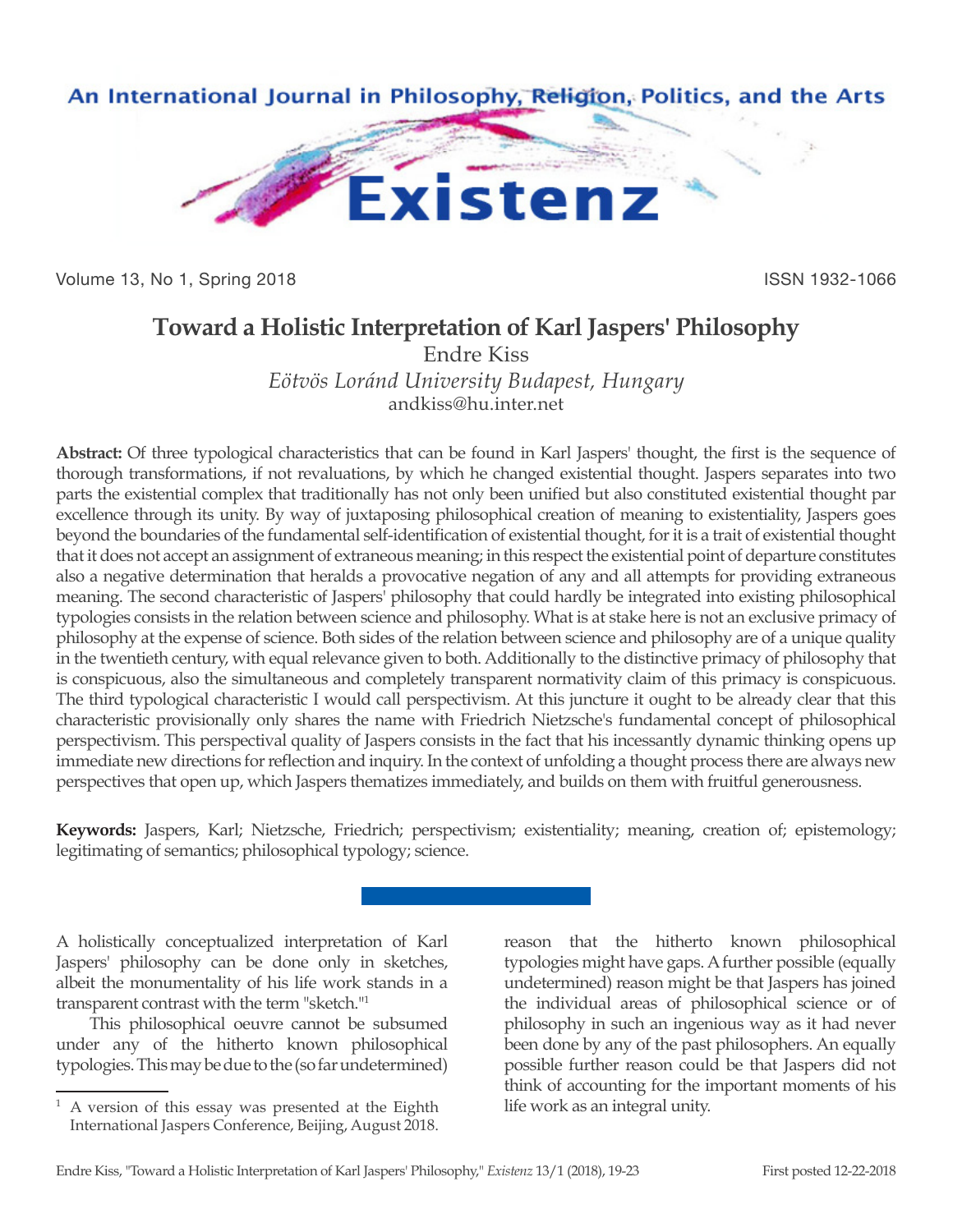The interpretation presented here is not an attempt to offer a new typological description of a typology that has already been sufficiently described in philosophy. Jaspers' philosophy is considered here in such a way that it assumes no position in any possible or already articulated typology. My understanding of a typologically determined description relates to exclusively philosophical attempts of using typologies; while differently conceptualized attempts systematize, as for example the recent one by Albrecht Kiel, are significant examples for differently structured holistic conceptualization attempts (where all interests of Jaspers are presented as a unit).<sup>2</sup>

It is quite conceivable that it was the sovereign proceeding and the autonomy in thought that manifests itself in a variety of contexts that motivated Jaspers to not concern himself much with the typology of his own thinking.

Another dimension of this questioning consists in the fact that within it a new questioning concerning Jaspers' self-conception poses itself again and again. The aim of this question is to find out in which sense he understood himself to be a philosopher, or in other words, which kinds of encompassing systematic concepts he might have had in mind that would allow for a typological classification of his work within philosophy. With regard to this specific dimension of his conscious or perhaps non-conscious self-identification it is noteworthy that his appointment to join a renowned philosophy department was decisive on grounds of him being a physician and psychiatrist, from which one might conclude that already due to this fact he might not have given much importance to disciplinary boundaries and the otherwise professionally determining necessity of belonging to a typologically existing classification of thought.

When philosophies form systematic typologies modes of thought—that cannot be classed into any schools, they usually do not get recognition. Jaspers is not alone when he addresses this issue, due to the fact that since the beginning of the 1920s an additional series of concepts arose that were hardly classifiable and ultimately formed an ontological orientation.

Yet this changes nothing concerning the necessity that the question as to Jaspers' philosophical selfconception can always be posed anew.

The fact that Jaspers did not want to build the usually pursued philosophical career might have significantly shaped his professional self-understanding that became even more prominent later in his life. His career path as physician and psychiatrist is widely known.

For better or for worse (actually: for better and for worse), this nonbiased characterization of Jaspers' mode of thinking that is shaped primarily not because of the demands of his own school of thought, but is shaped by the essential characteristics of the subject matter at hand, would not have been possible for Jaspers if his primary and formative training would have been solely philosophical. It goes without saying that this dilemma of the initial socialization of philosophers in the context of academic education remains until today a burning and delicate question.

In order to further discuss the typological issue in Jaspers, it is imperative for anyone who poses this question, to disclose one's own typological idea with regard to philosophical schools or systems.

This requirement also applies to the author of these very lines. Nonetheless, when executing this task, I do not believe that it would be necessary at this juncture, to adduce in great detail my own philosophical typology. It is sufficient for our purposes that certain aspects of my own typology will come into play in what follows.

The first typological characteristic of Karl Jaspers' philosophical thinking is that series of significant transformations, if not revaluations, by means of which he altered existentialist thought. Already the existential claim as a direct approach by itself can be seen typologically as an exceptional case (yet, of course, not as an isolated case).

Jaspers separates into two parts this existential complex that traditionally not only belonged together, but also in its unity seemed to have constituted existential thought *in toto*. In a distinctive way, Jaspers differentiates in a distinctive mode the instant of assigning meaning from a narrower existential dimension! And what is more: In some places he additionally contrasts these two instants to one another.

By juxtaposing philosophical assignment of meaning to philosophical existentiality, Jaspers goes beyond the fundamental self-identification of existential thought, for existential thinking is defined precisely by the trait of not accepting any external assignment of meaning; in this sense is the existential point of departure also a negative determinant that prefigures

<sup>2</sup> For example, Albrecht Kiel, *Fünf Kausalitätsformen zwischen Zufall und Wirklichkeit. Wege von den Naturwissenschaften zur Anthropologie*, Würzburg, Germany: Ergon, 2005.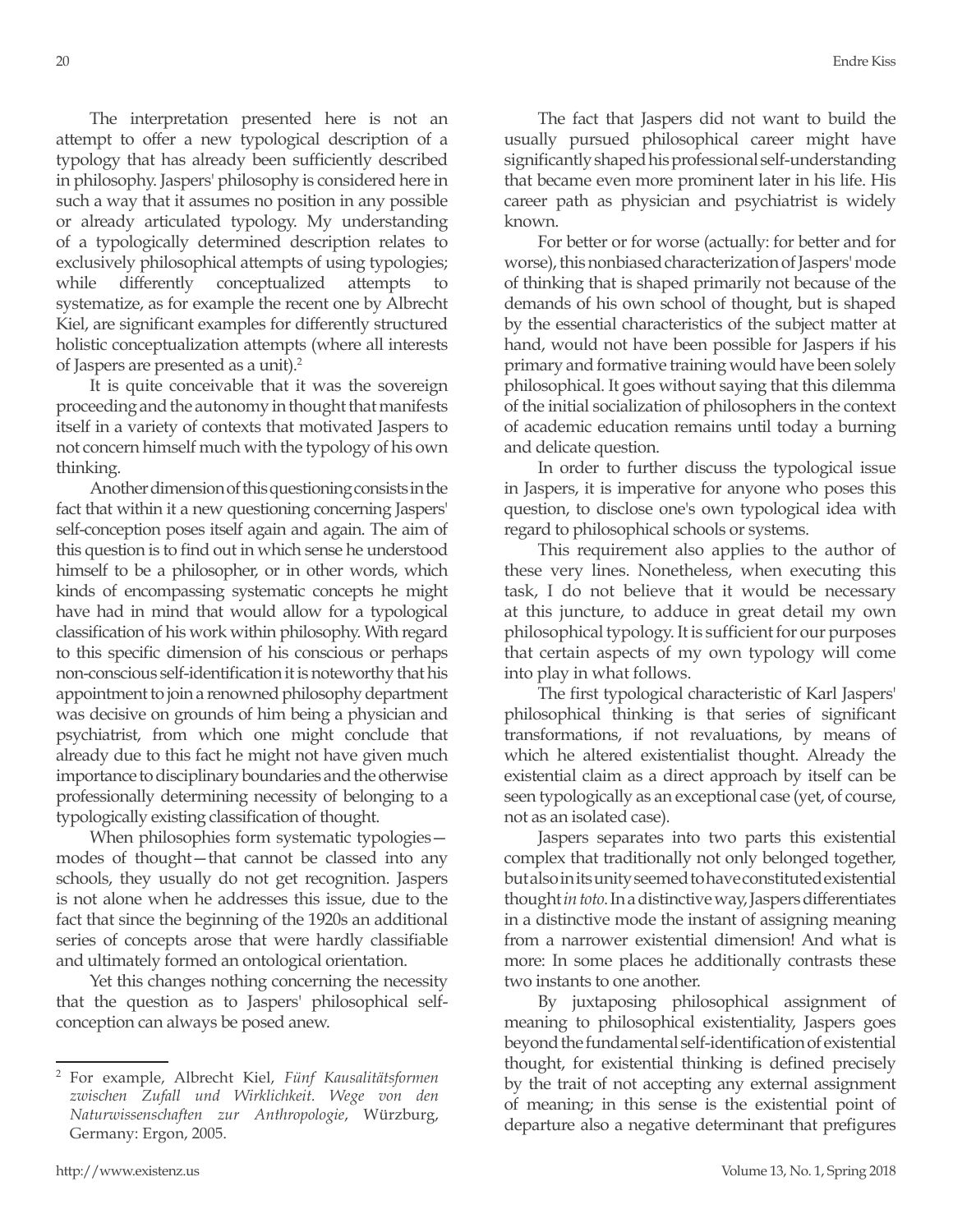the provocative negation of any external attempts to assign meaning.

The second characteristic of Jaspers' philosophy that could hardly be integrated into existing philosophical typologies consists in the relation between science and philosophy. The point here is not to presuppose an exclusive primacy of philosophy at the expense of science.

Both sides of the relation between science and philosophy are of a unique quality in the twentieth century, with equal relevance given to both. It is not only the distinctive primacy of philosophy that is conspicuous, but so is also the simultaneous and completely transparent normativity claim of this primacy. Generally, a normativity that is made transparent in such a way is a rare and exceptional phenomenon.

The third typological characteristic might be called perspectivism. At this juncture it ought to be already clear that this characteristic provisionally only shares the name with Friedrich Nietzsche's fundamental concept of philosophical perspectivism.3 In view of new ideas and insights, this perspectival quality of Jaspers consists in the fact that his incessantly dynamic thinking immediately opens up new directions for reflection and inquiry (above all for those directions that originate in the sphere of assignment of meaning and of *Existenz*). During the unfolding of a thought process there are always also opening up new perspectives, which Jaspers thematizes immediately, and builds on them with fruitful generousness.

On a general level it is necessary to also point out the fact that this kind of philosophy defines itself in the context of a crisis, the extent of which is not yet sufficiently known. This crisis of civilization manifests itself primarily in the arguably most encompassing instant of providing meaning.

This specific juxtaposition of the three major problematic areas (assignment of meaning/existentiality, respectively assignment of meaning/normativity; the relation philosophy/science; problem-oriented perspectivism) can also lead to the question whether or not this situation is about a gaining of independence of the function regarding the assignment of meaning in the context of a novel philosophical discipline that has not yet even been identified? This possibility I would not want to entirely exclude under any circumstances. On the one hand, the conspicuously intensive thematization of the assignment of meaning, but on the other hand also the elementary sovereignty and autonomy of Jaspers' philosophical personality would speak for this open approach, that beyond doubt would succeed to subvert the existing framework of philosophizing.

By placing with generous facility the point of view of assigning meaning into the center, there is certainly a moment of transcending the question or factuality at hand. Through this direct proximity to universalism, Jaspers' philosophy doubtlessly exhibits a similarity with religious thought, albeit this transcendence simultaneously might have been a characteristically immanent transcendence, which after Kierkegaard and Nietzsche, already had been a widely established mode of thinking within existential thought.

A further encompassing philosophical area is *Existenz*, in whose depth, or as I prefer to formulate it, in whose continually operating workshop the forces and motives, that is, the motivational forces of intellectual activity, are always generated anew.

In Jaspers, factual *Existenz* is perhaps the most profound and strongest workshop in all thinking. It is very important to me that "workshop" indeed is understood as an adequate space for production.

Assignment of meaning is in Jaspers' thought never an external demand. The various forms of externally assigning a sense that is imposed on a human being are known all too well; in comparison, Jaspers' solution to the question of meaning emphasizes a self-evident trait of freedom and autonomy in his philosophy.

The issue at hand may as well serve as a classic example for a protestant way of thinking that is directed inwardly—in place of patterns of meaning that are imposed upon humans externally, the question about and the need for inward meaning emerges.

Also out of the three encompassing philosophical areas, the assignment of meaning is of primary and determining nature. One could articulate this situation in such a general way that, for Jaspers, philosophy starts

Nietzsche's perspectivism is a generally accepted fact, even though given his stature this fact is analyzed surprisingly rarely and not at all exhaustively. For the purpose of indicating my position, see Endre Kiss, "Perspectivism in Epistemology and in the Sociology of Knowledge: On the Perspectivist Turn in the Philosophy," in *Images of Europe: Past, Present, Future, ISSEI 2014——Conference Proceeding, Porto, Portugal*, ed. Yolanda Espiña, Porto, Portugal: Universidade Católica Editora 2016, pp. 1166-73. (https://www. researchgate.net/publication/318457941\_Images\_ of\_Europe\_Past\_Present\_Future\_ISSEI\_2014\_-\_ Conference\_Proceedings\_Ed)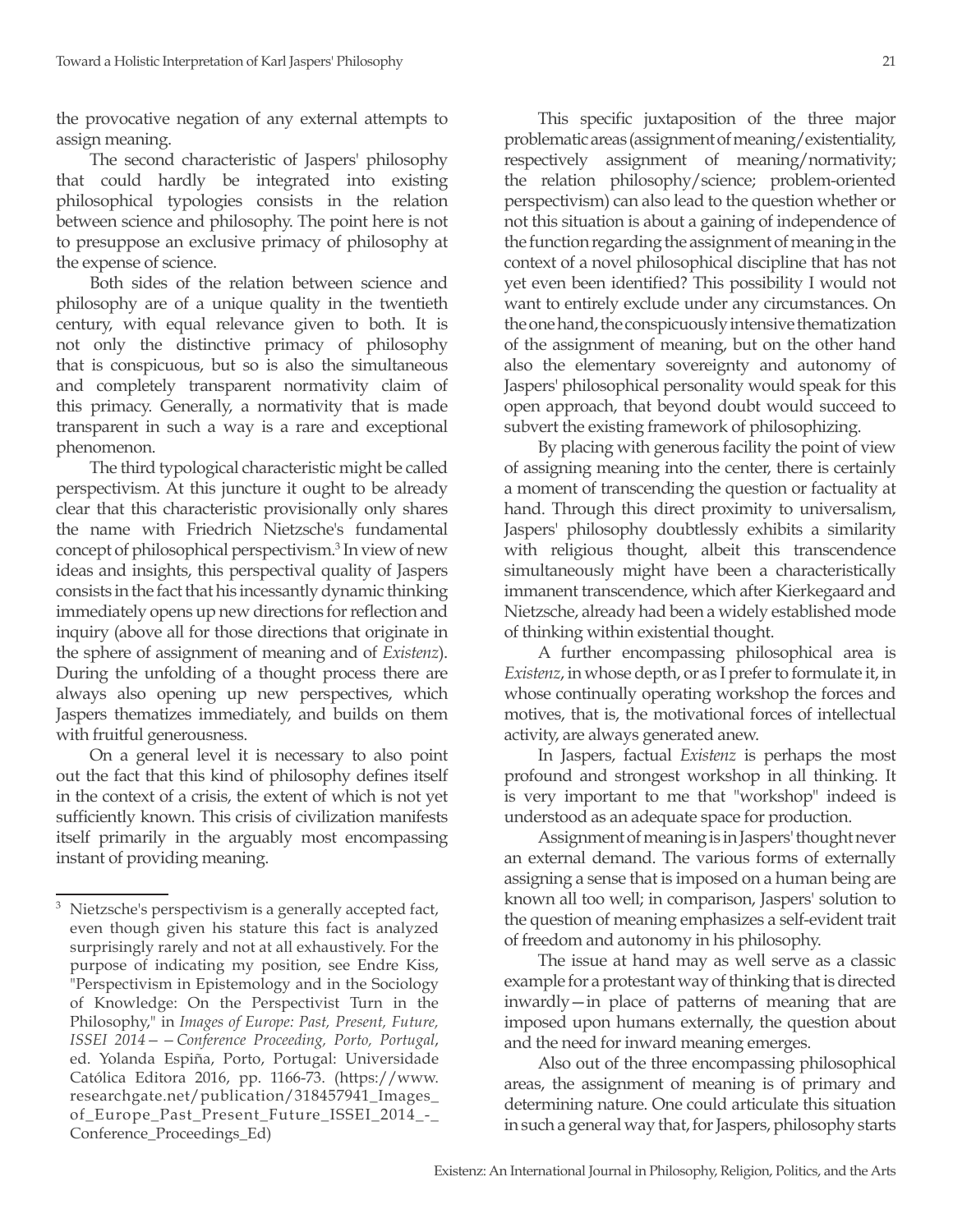where assignment of meaning comes into play.

No philosophy is without assignment of meaning—this sentence could also be reversed—no approach that could do without the direct, explicit, and assigned sense that is determined by content, can become for Jaspers philosophy in its fundamental meaning.

Jaspers also takes risks where appropriate in order to elaborate in a detailed manner the assignment of meaning as the fundamental function of philosophy. Through this, however, it becomes visible from a new perspective, that for him each accepted frame of thought also shapes in advance the various philosophical typologies.

Yet this upward revaluation and thereby expansion of the problems concerning the assignment of meaning also includes that assignment of meaning can be prior to the entire process of thinking. In this sense it poses not a truly noticeable problem for Jaspers to generate great philosophy, if not directly derive it from the context of human greatness taken in an aesthetic-moral sense.

Jaspers articulates philosophy inasmuch as he transfers into the field of philosophy the normative instances that are hidden in human greatness, without prior legitimization of his concepts in the sense of a typical ideal epistemology. Hence this also constitutes a paradigmatic example for the precise ways of his philosophizing.

This is to say that Jaspers consciously and purposefully bridges the deep chasm between normativity and positivity. By taking carefully executed steps, he does this above all as he transforms the subjective element that is present in normativity into object-subject and subject-object relations.

This confident movement between normativity and positivity—one must emphasize it again and again—is unparalleled in modern philosophy. The uniqueness of this approach consists in conjoining at a most fundamental level what is incompatible. The basic approach in the philosophy of the modern era is to legitimize the positive; great weight is given to semantically legitimizing such concepts for philosophically describing the world in this way.

This legitimization of semantics has to precede any thematization of assigning meaning, or of normativity respectively.

It appears that such an approach ends the discussion, even more so, as reflective philosophizing in the modern era must proceed in such a manner when it claims the name of being true philosophy.

Wherefrom stems the unique attraction of Jaspers' alternative point of departure? Formulated in a general (and fully Platonic) way: Jaspers embodies here a different optimal point of departure that ultimately was not much at variance at all with the mindset of the greatest philosophies and philosophers. The linking of normativity and assignment of meaning (instead of legitimizing in a positive manner the semantics of his philosophy) appears to him as being an immediate insight into the course of the world, like a new form of philosophical immediacy that only with regard to this specific trait is similar to Schelling's concept of immediate intuition. This approach is in that sense also a literary one, comparable with the rank of worldhistorical individuals such as for instance Goethe and Schiller, however it lacks the element of personal passion and of voluntarism respectively, as one is accustomed to at least since Nietzsche.

Jaspers upholds a point of departure (which in its actual depth comes close to religion) that in its direct form cannot (and ought not) be formulated in an unmediated manner, given the necessity of legitimizing his own semantics.

Jaspers seemingly does not explicitly take note of his own position. In this context he lacks the voluntaristic aspect.

This introducing of the philosophical person through whom his ultimate justification becomes possible allows for the seemingly impossible (namely, to omit the legitimization of his own semantics).

Jaspers chooses normativity as philosophical point of departure. Yet this does not at all make the problems disappear that come with the absence of a clear epistemological approach.

Jaspers' points of departure are thus not solutions but they are rather new beginnings in what seems to be a surprisingly traditional philosophical form.

For this approach to succeed, Jaspers needed an ability (possibly also philosophical charisma) to evoke in a reader the temporary acceptance of a point of departure that allows focusing on Jaspers' philosophical results, and to postpone the demand for legitimizing his semantics.

Jaspers' philosophy could successfully realize this approach in the first place only, since precisely at the transition from the early 1910s to the 1920s, expectations to formulate a direct ontology reached their peak, as did also the multifarious and world-historicpsychologically motivated frustrations regarding the unproductive epistemological approaches of